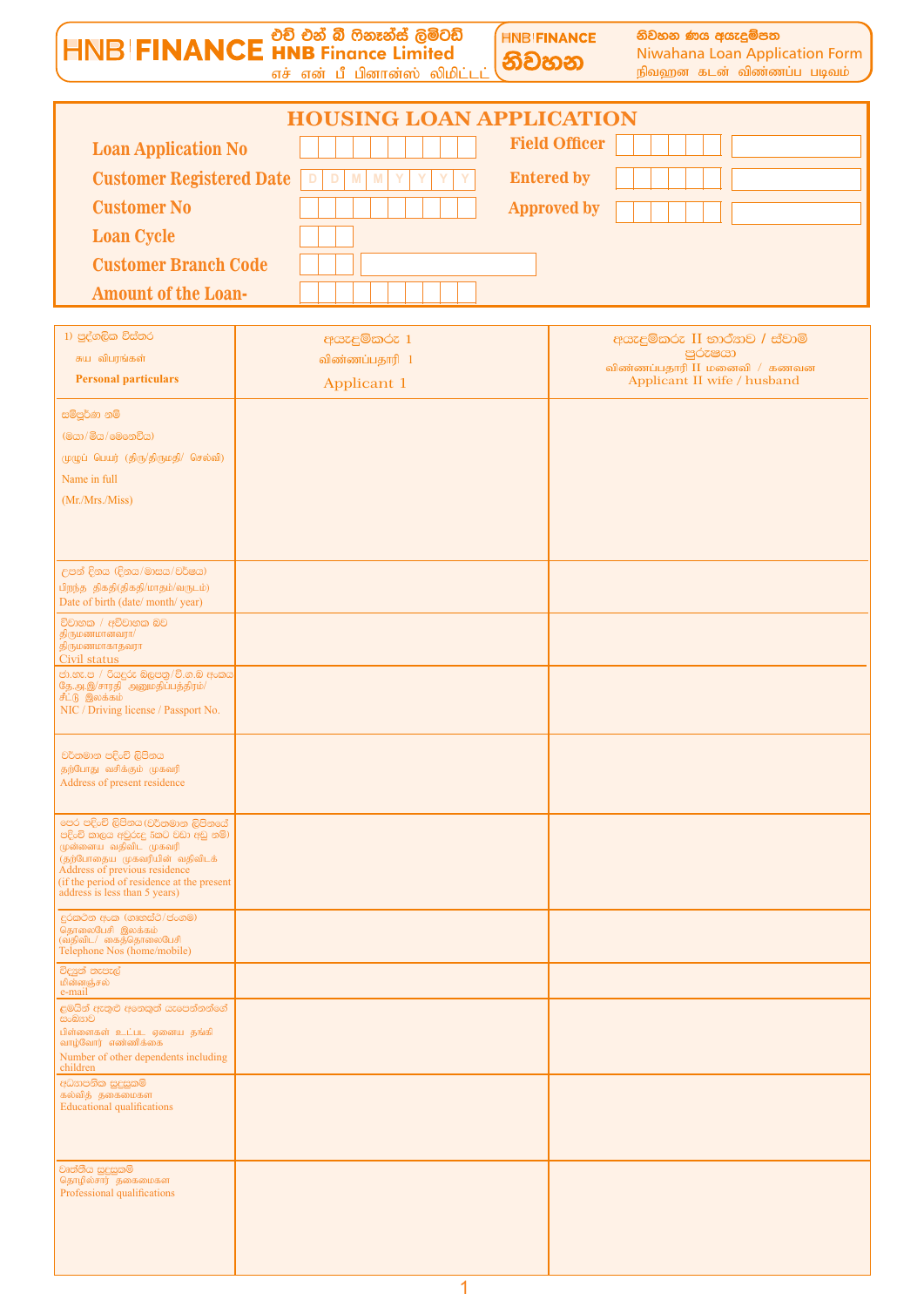## 2) රැකියාව පිළිබඳ විස්තර/தொழில் பற்றிய விபரங்கள்/Job particulars

| <br> සේවා යෝජකයාගේ හෝ වසාපාරයේ  <br> නම<br>தொழில் வழங்குநரின் அல்லது<br> வியாபாரத்தின் பெயர்<br>Name of the employer or business                                                                                                                                                                                              |  |
|-------------------------------------------------------------------------------------------------------------------------------------------------------------------------------------------------------------------------------------------------------------------------------------------------------------------------------|--|
| තනතුරු / වෘත්තීය<br>பதவி/ தொழில<br>Posts / profession                                                                                                                                                                                                                                                                         |  |
| වසාපාරයේ ස්වභාවය<br>வியாபாரத்தின் தன்மை<br>Nature of business                                                                                                                                                                                                                                                                 |  |
| රැකියාවේ / වසාපාරයේ<br>නියුක්ත කාලය (අවුරුදු)<br>தொழிலில்/வியாபாரத்தில் ஈடுபடும்<br>காலம் (ஆண்டுகள்)<br>Period of engagement in<br>profession/business (in years)                                                                                                                                                             |  |
| ලිපිනය<br>முகவரி<br>address                                                                                                                                                                                                                                                                                                   |  |
| දුරකථන අංකය<br>தொலைபேசி இலக்கம்<br>Telephone No.                                                                                                                                                                                                                                                                              |  |
| විදයුත් තැපැල හා වෙබ් අඩවිය<br>மின்னஞ்சல் மற்றும் வெப் தளம்<br>e-mail and website                                                                                                                                                                                                                                             |  |
| මෙර රැකියාව පිළිබඳ විස්තර<br>(දැනට නියුතු රැකියාවේ සේවා කාලය<br>අවුරුදු 3කට වඩා අඩු නම්<br>முன்னைய தொழில் பற்றிய விபரங்கள்<br>(தற்பொழுது ஈடுபடுகின்ற தொழிலின்<br>சேவைக்காலம் 3 ஆண்டுகளுக்கு<br>குறைவாயின்)<br>Particulars of previous employment<br>(if the period of service in present)<br>employment is less than 3 years) |  |

3)අයැදුම්කරු / වන් හා භාර්යාව / ස්වාමිපුරුෂයා විසින් පවත්වාගෙන යන බැංකු ගිණුම් පිළිබඳ විස්තර விண்ணப்பதாரி /கள் மற்றும் மனைவி / கணவன் பேணுகின்ற வங்கிக் கணக்குகள் பற்றிய விபரங்கள். Particulars of bank accounts maintained by the applicant/s and wife / husband

| බැංකුව හා ශාඛාවේ නම<br>வங்கி மற்றும் கிளையின் பெயர்<br>Name of the bank and branch | ගිණුම් හිමියාගේ නම<br>கணக்கு உரிமையாளரின் பெயர்<br>Account holder's name | ගිණුමේ ස්වභාවය<br>கணக்கின் தன்மை<br>Nature of account | ගිණුම් අංකය<br>கணக்கு இலக்கம்<br>Account number | දැනට පවතින ශේෂය<br>தற்போதைய மீதி<br>Presently available balance |
|------------------------------------------------------------------------------------|--------------------------------------------------------------------------|-------------------------------------------------------|-------------------------------------------------|-----------------------------------------------------------------|
|                                                                                    |                                                                          |                                                       |                                                 |                                                                 |
|                                                                                    |                                                                          |                                                       |                                                 |                                                                 |
|                                                                                    |                                                                          |                                                       |                                                 |                                                                 |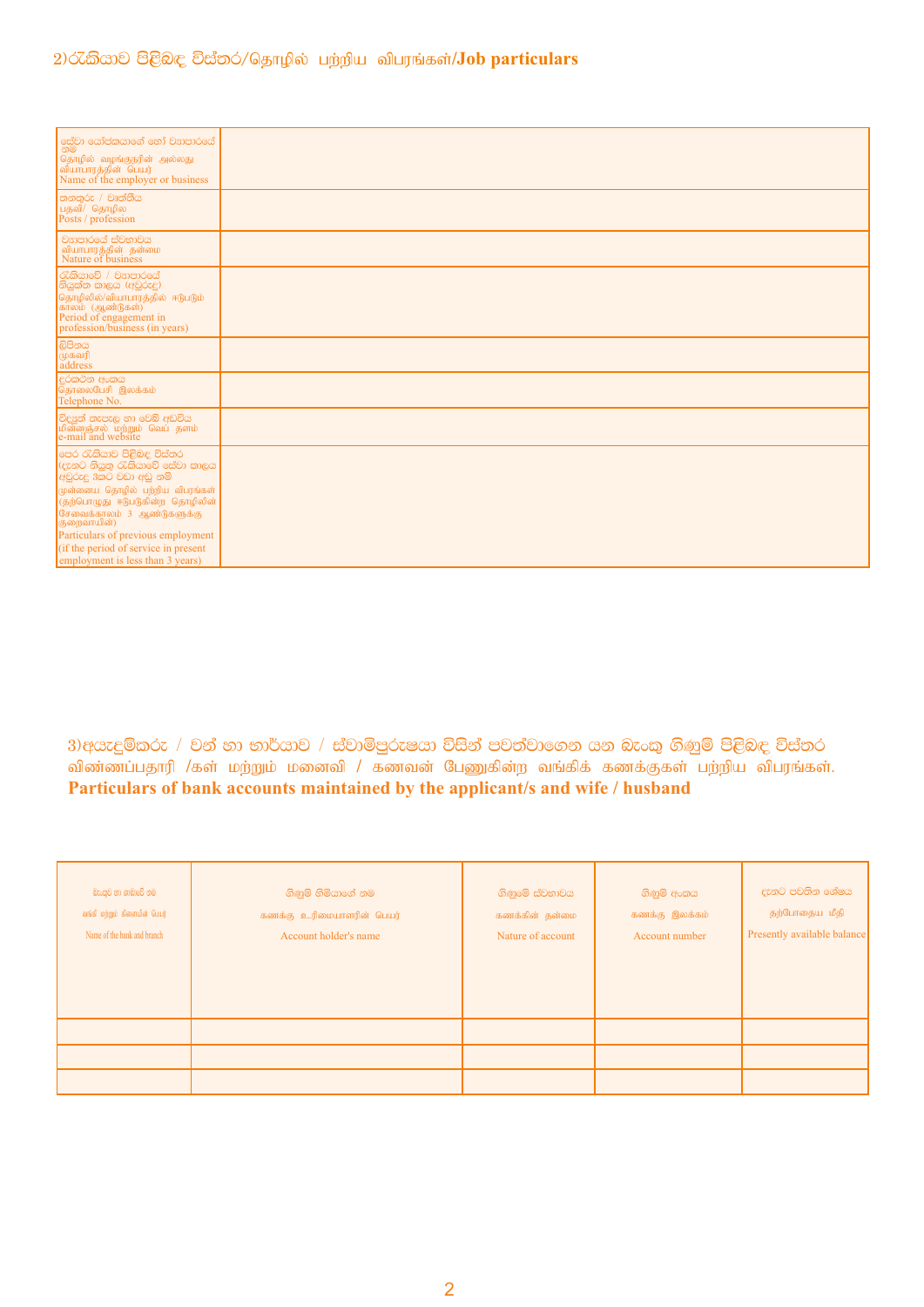4) මාසික ආදායම් හා වියදම් (කරුණාකර සනාථ කළ හැකි ලියකියවිලි ඉදිරිපත් කරන්න) மாதாந்த வருமானங்கள் மற்றும் செலவுகள் (தயவு செய்து உறுதிப்படுத்தக் கூடிய ஆவணங்களைச் சமர்ப்பிக்கவும்)

# Monthly income and expenses (please submit documentary proof)

|                                                                                  | ආදායම්<br>வருமானங்கள்<br>income               |                                                  |                                                                                  | වියදම්<br>செலவுகள்<br>expenses                |                                                  |
|----------------------------------------------------------------------------------|-----------------------------------------------|--------------------------------------------------|----------------------------------------------------------------------------------|-----------------------------------------------|--------------------------------------------------|
| ස්වභාවය<br>கன்மை<br>nature                                                       | අයැදුම්කරු I<br>விண்ணப்பதாரி I<br>applicant I | අයැදුම්කරු II<br>விண்ணப்பதாரி II<br>applicant II | ස්වභාවය<br>கன்மை<br>nature                                                       | අයැදුම්කරු I<br>விண்ணப்பதாரி I<br>applicant I | අයැදුම්කරු II<br>விண்ணப்பதாரி II<br>applicant II |
| රැකියාවෙන් / වෘත්තියෙන්<br>தொழில்/வாழ்க்கைத் தொழில<br>from vocation / profession |                                               |                                                  | ගෘහ ආශිත පොදු වියදම්<br>வீடு சார்ந்த பொதுச் செலவுகள<br>General domestic expenses |                                               |                                                  |
| වසාපාරයෙන්<br>வியாபாரத்திலிருந்து<br>from business                               |                                               |                                                  | ගමන් වියදම්<br>போக்குவரத்துச் செலவுகள<br><b>Travelling</b> expenses              |                                               |                                                  |
| පොලිය<br>வட்டி<br>interest                                                       |                                               |                                                  | මෙවදූෂ වියදම්<br>மருத்துவச்  செலவுகள<br>Medical expenses                         |                                               |                                                  |
| ලාභාංශ<br>பங்குலாபம்<br>dividends                                                |                                               |                                                  | ණය / ණය කාඩ්පත<br>கடன்/கடன் அட்டை<br>Loans / credit cards                        |                                               |                                                  |
| දීමනා<br>கொடுப்பனவுகள<br>allowances                                              |                                               |                                                  | බදු ගෙවීම්<br>செலுத்தும் வரி<br>Tax payments                                     |                                               |                                                  |
| නිවාස කුළී<br>வீட்டு வாடகை<br>Housing rent                                       |                                               |                                                  | සේවා පහසුකම් බිල්පත්<br>சேவை வசதிகளுக்கான பற்றுச்சீட்டு<br>utility bills         |                                               |                                                  |
| කල්බදු<br>குத்தகை<br>lease                                                       |                                               |                                                  | රක්ෂණ<br>காப்புறுதி<br>insurance                                                 |                                               |                                                  |
| මෙනත්<br>வேறு<br>other                                                           |                                               |                                                  | ණය<br>கடன்<br>loans                                                              |                                               |                                                  |
|                                                                                  |                                               |                                                  | කල්බදු<br>குத்தகை<br>leasing                                                     |                                               |                                                  |
|                                                                                  |                                               |                                                  | මෙනත්<br>வேறு<br>other                                                           |                                               |                                                  |
| එකතුව<br>மொத்தம்<br>total                                                        |                                               |                                                  | එකතුව<br>மொத்தம்<br>total                                                        |                                               |                                                  |

# 5) අවශා පහසුකම්/தேவையான வசதிகள்/Required facilities

| ් ණය ඉල්ලුම් කරන කාරණය (ගැලැපෙන<br>  අවශෟතාවය යටින් ඉරක් අඳින්න)<br>கடன் கோருவகற்கான காரணம்<br>(சரியான தேவைப்பாட்டின் கீழ் கீறிடுக)<br>Purpose of requesting a loan<br>(please underline the matching)<br>requirement) | ඉඩමක් මිලදී ගැනීමට / නිවසක් ඉදිකිරීමට / නිවසක් හා දේපොළක් මිලදී ගැනීමට / ඉඩමක් මිලදී ගෙන නිවසක ඉදිකිරීමට / නවීකරණය හා<br>අලුත්වැඩියාවන් සඳහා / නිවාස ණය හුවමාරුවකට<br>காணியொன்றை கொள்வனவு செய்வதற்கு / வீடொன்றை நிருமாணிப்பதற்கு/ வீடும் ஆதனமும் கொள்வனவு செய்வதற்கு / காணியொன்றைக்<br>கொள்வனவு செய்து வீடொன்றை நிருமாணிப்பதற்கு / புதுப்பிப்பதற்கும் திருத்தங்கள் செய்வதற்கும் / வீட்டுக் கடன் பரிமாற்றத்துக்கு<br>To purchase a land / to build a house/ to purchase a house and property / to purchase a land and build a house / for renovation and reparations<br>/ for a housing loan exchange |
|------------------------------------------------------------------------------------------------------------------------------------------------------------------------------------------------------------------------|------------------------------------------------------------------------------------------------------------------------------------------------------------------------------------------------------------------------------------------------------------------------------------------------------------------------------------------------------------------------------------------------------------------------------------------------------------------------------------------------------------------------------------------------------------------------------------------------------|
| අවශ් ණය මුදල<br>தேவையான கடன் தொகை<br>Amount of loan required                                                                                                                                                           |                                                                                                                                                                                                                                                                                                                                                                                                                                                                                                                                                                                                      |
| ආපසු ගෙවීමේ කාලය (අවුරුදු)<br>மீளச் செலுத்தும் காலப்பகுதி (ஆண்டுகள்)<br>Repayment period (years)                                                                                                                       |                                                                                                                                                                                                                                                                                                                                                                                                                                                                                                                                                                                                      |
| ගැනුම් මිල / මුළු ඇස්තමේන්තු වැය<br>(BOO තක්සේරුව)<br>கொள்வனவு விலை / மொத்த செலவு<br>$(BOQ \nightharpoonup B)$<br>Purchase price / total estimated expense<br>(BOQ estimate)                                           |                                                                                                                                                                                                                                                                                                                                                                                                                                                                                                                                                                                                      |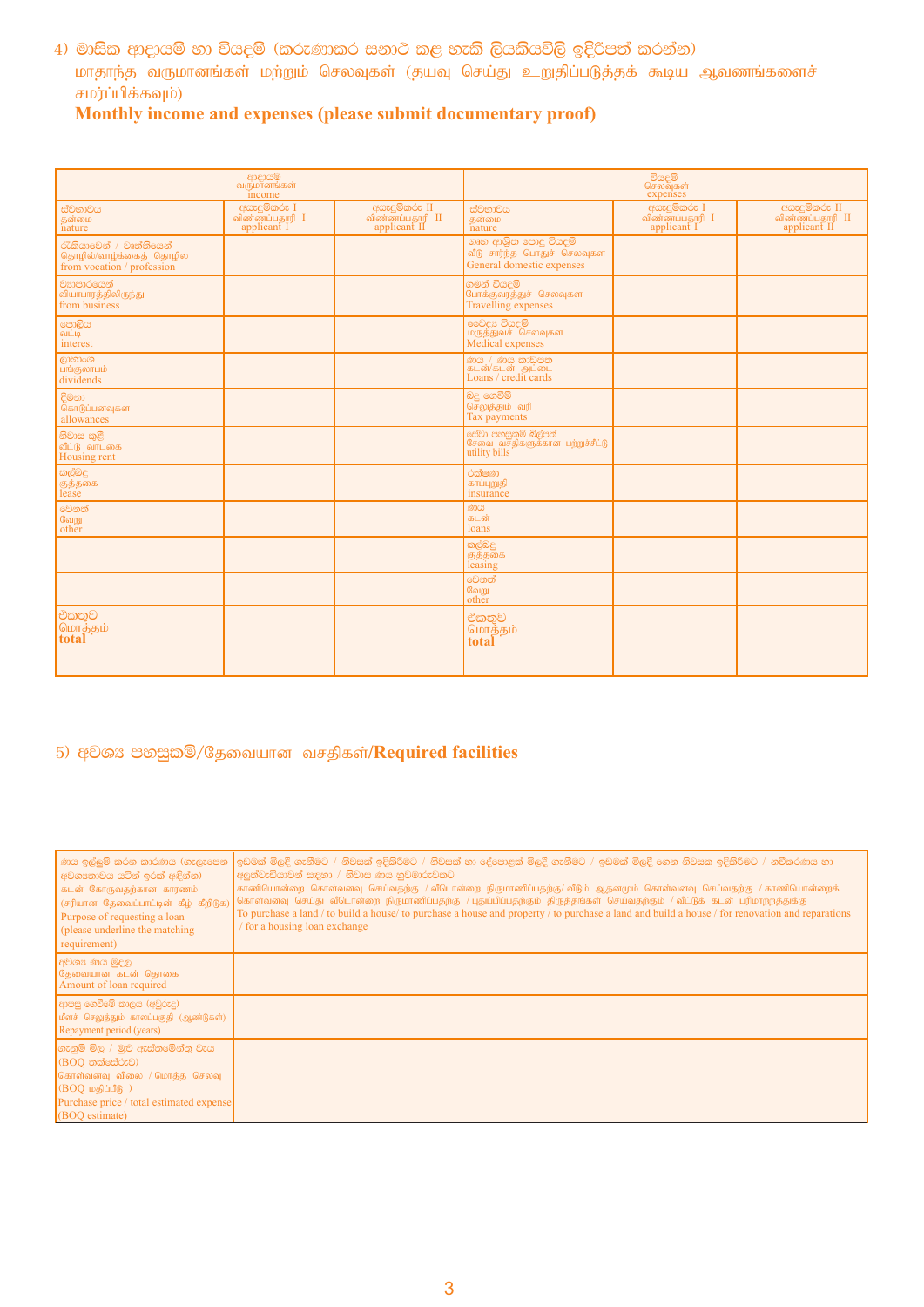### $6)$  උකසට තබන දේපොළ පිළිබඳ විස්තර அடகுக்காக வைக்கின்ற ஆதனங்கள் தொடர்பான விபரங்கள்  **Particulars of mortgaged property**

| ලද්පොළ පිහිටි ලිපිනය<br>ஆதனம் அமைந்துள்ள முகவரி<br>Address of property | අයිතිය<br>உரித்து<br>ownership | ඉඩමේ පුමාණය<br>காணியின் விஸ்தீரணம்   மதிப்பீட்டுப் பெறுமதி<br>Extent of land | ් ඇස්තමේන්තු වටිනාකම<br><b>Estimated value</b> | උකසට තැබීම් (ඇතිනම්)<br>அடகு வைத்தல் (இருப்பின்)<br>Mortgages (if available) |
|------------------------------------------------------------------------|--------------------------------|------------------------------------------------------------------------------|------------------------------------------------|------------------------------------------------------------------------------|
|                                                                        |                                |                                                                              |                                                |                                                                              |
|                                                                        |                                |                                                                              |                                                |                                                                              |
|                                                                        |                                |                                                                              |                                                |                                                                              |

| விற்பனையாளரின் பெயர், முகவரி மற்றும்<br>தொலைபேசி இலக்கம்<br>(தே.அ.அ / சாரதி அனுமதிப்பத்திரம் /<br>கடவுச் சீட்டு இலக்கம்)<br>Name, address and telephone No. of the<br>seller (NIC / Driving License / |
|-------------------------------------------------------------------------------------------------------------------------------------------------------------------------------------------------------|
|-------------------------------------------------------------------------------------------------------------------------------------------------------------------------------------------------------|

#### 7) පසුගිය වසර 3 සඳහා බදු ගෙවීම් கடந்த 3 ஆண்டுகளில் செலுத்திய வரி  **Tax payments for previous 3 years**

| තක්සේරු වර්ෂය<br>மதிப்பீடு ஆண்டு<br><b>Estimated</b> year              | වර්ෂය<br>ஆண்டு<br>year                        |                                                  | වර්ෂය<br>ஆண்டு<br>year                        |                                                  | වර්ෂය<br>ஆண்டு<br>year                        |                                                  |
|------------------------------------------------------------------------|-----------------------------------------------|--------------------------------------------------|-----------------------------------------------|--------------------------------------------------|-----------------------------------------------|--------------------------------------------------|
|                                                                        | අයැදුම්කරු I<br>விண்ணப்பதாரி I<br>Applicant I | අයැදුම්කරු II<br>விண்ணப்பதாரி II<br>Applicant II | අයැදුම්කරු I<br>விண்ணப்பதாரி I<br>Applicant I | අයැදුම්කරු II<br>விண்ணப்பதாரி II<br>Applicant II | අයැදුම්කරු I<br>விண்ணப்பதாரி I<br>Applicant I | අයැදුම්කරු II<br>விண்ணப்பதாரி II<br>Applicant II |
| නිතය ආදායම<br>நிரந்தர வருமானம்<br>Regular income                       |                                               |                                                  |                                               |                                                  |                                               |                                                  |
| තක්සේරු ආදායම<br>மதிப்பீட்டு வரு மானம்<br><b>Estimated</b> income      |                                               |                                                  |                                               |                                                  |                                               |                                                  |
| බදු ගෙවිය යුතු ආදායම<br>வரி செலுத்த வேண்டிய வருமானம்<br>Taxable income |                                               |                                                  |                                               |                                                  |                                               |                                                  |
| ගෙවූ බදු මුදල<br>செலுத்திய வரி<br>Tax paid                             |                                               |                                                  |                                               |                                                  |                                               |                                                  |

### 8) ஹேலி ஸ்லி පිළිබඳ විස්තර/கடன் அட்டை தொடர்பான விபரங்கள்/Credit card information

| කාඩ්පතෙහි/නිකුත් කළ ආයතනයෙහි නම<br>அட்டையின் / வழங்கிய நிறுவனத்தின் பெயர்<br>Name of the card / issuing institution | කාඩ්පත් අංකය<br>அட்டை இலக்கம்<br>Card No. | ණය සීමාව<br>கடன் எல்லை<br>Credit limit |
|---------------------------------------------------------------------------------------------------------------------|-------------------------------------------|----------------------------------------|
|                                                                                                                     |                                           |                                        |
|                                                                                                                     |                                           |                                        |
|                                                                                                                     |                                           |                                        |

 $9$ ) බැංකු හෝ වෙනත් ආයතන (අප ආයතනය ඇතුලුව) වෙතින් ලබාගෙන ඇති ණය පහසුකම් வங்கி அல்லது வேறு நிறுவனத்திலிருந்து ( எமது நிறுவனம் உட்பட) பெற்றுக் கொண்ட கடன் வசதிகள்  **Loan facilities received from banks or other entities (including our Company)**

| ආයතනය<br>நிறுவனம்<br>institution | ලබාගෙන ඇති ණය<br>පහසුකම්<br>பெற்றுள்ள கடன்<br>வசதிகள்<br>Loan facilities<br>obtained | සම්පූර්ණ ණය මුදල<br>மொத்தக் கடன்<br>தொகை<br>Full loan amount | දැනට ශේෂය<br>தற்போதைய மீதி<br>Outstanding balance | මාසික වාරිකය<br>மாதாந்த தவணை<br>Monthly installment | තබා ඇති ඇප<br>வைத்துள்ள பிணை<br>Security |
|----------------------------------|--------------------------------------------------------------------------------------|--------------------------------------------------------------|---------------------------------------------------|-----------------------------------------------------|------------------------------------------|
|                                  |                                                                                      |                                                              |                                                   |                                                     |                                          |
|                                  |                                                                                      |                                                              |                                                   |                                                     |                                          |
|                                  |                                                                                      |                                                              |                                                   |                                                     |                                          |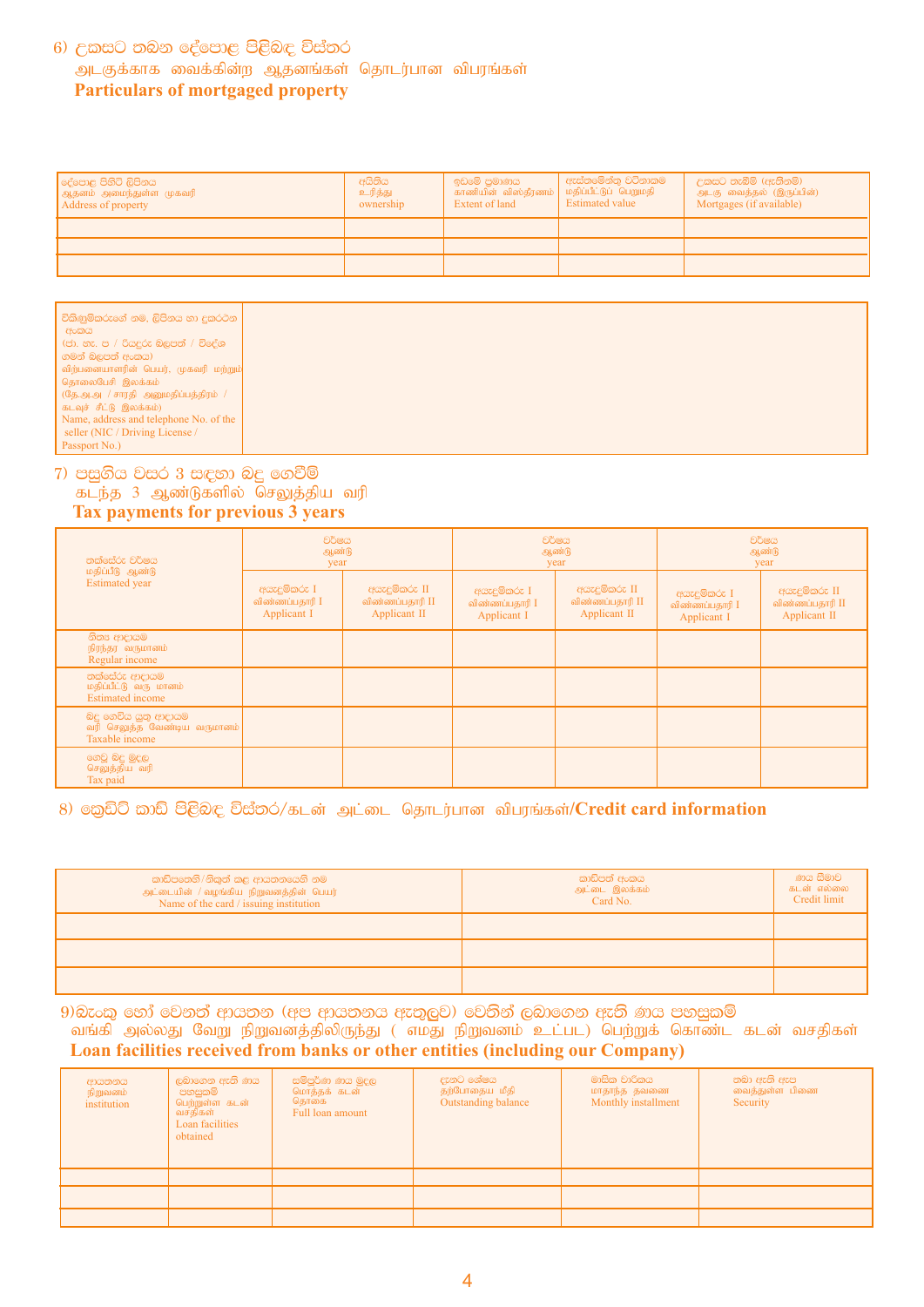#### 10) වත්කම් පිළිබඳ විස්තර/சொத்துக்கள் தொடர்பான விபரங்கள்/Asset particulars 10.1) ஒඩම් හා ගොඩනැගිලි/காணி மற்றும் கட்டடங்கள்/Lands and buildings

| දේපොළ පිහිටි ලිපිනය<br>  ஆதனம் அமைந்துள்ள முகவரி<br>Address of property | අයිතිය<br>உரித்து<br>ownership | ඉඩමේ පුමාණය<br>காணியின் விஸ்தீரணம்<br>Extent of land | ඇස්තමේන්තු වටිනාකම<br>மதிப்பீட்டுப் பெறுமதி<br><b>Estimated value</b> | උකසට තැබීම් (ඇතිිනම්)<br>அடகு  வைத்தல்  (இருப்பின்)<br>Mortgages (if available) |
|-------------------------------------------------------------------------|--------------------------------|------------------------------------------------------|-----------------------------------------------------------------------|---------------------------------------------------------------------------------|
|                                                                         |                                |                                                      |                                                                       |                                                                                 |
|                                                                         |                                |                                                      |                                                                       |                                                                                 |
|                                                                         |                                |                                                      |                                                                       |                                                                                 |
|                                                                         |                                |                                                      |                                                                       |                                                                                 |
|                                                                         |                                |                                                      |                                                                       |                                                                                 |

#### 10.2) ෮෮෩෨෮ வாகனங்கள்/Vehicles

| ලියාපදිංචි අංකය<br>  பதிவிலக்கம்<br>Registration No. | ්නිෂ්පාදිත වර්ගය හා මාදිලිය   අයිතිය<br>$\left \text{\textbf{2}}\right $ ற்பத்தி வகையும் மாதிரியும் $\left \text{\textbf{2}}\right $ ந்து<br>make and model | ownership | වෙළෙඳ පොළ වටිනාකම (රු)   රකෂණ සමාගම<br>  சந்தைப் பெறுமதி (ரூ)<br>Market value (Rs.) | காப்புறுதிக் கம்பனி<br>Insurance company | <sup> </sup> උකසට තැබීම් (ඇත්නම්)  <br>அடகு வைத்தல்<br>(இருப்பின்)<br>Mortgages (if available |
|------------------------------------------------------|-------------------------------------------------------------------------------------------------------------------------------------------------------------|-----------|-------------------------------------------------------------------------------------|------------------------------------------|-----------------------------------------------------------------------------------------------|
|                                                      |                                                                                                                                                             |           |                                                                                     |                                          |                                                                                               |
|                                                      |                                                                                                                                                             |           |                                                                                     |                                          |                                                                                               |
|                                                      |                                                                                                                                                             |           |                                                                                     |                                          |                                                                                               |

10.3) சீலி ்வீகல் லூல்/ஆயுள் காப்புறுதி/Life insurances

| ්රක්ෂිතයාගේ නම<br>காப்புறுதியாளரின் பெயர்  காப்புறுதிக் கம்பனி<br>Name of the insured | රක්ෂණ සමාගම<br>Insurance company | රක්ෂණ සහතික අංකය<br>  காப்புறுதிச் சான்றிதழ் இலக்கம்<br>Insurance policy No | ආරම්භ වූ දිනය<br><u>  ஆரம்பித்த</u> திகதி<br>Date of commencement duration | කාල සීමාව<br>  காலப்பகுதி | පුකාශිත අගය (රු)<br>  தெரிவிக்கப்பட்டுள்ள பெறுமதி (ரூ)<br>Stated value (Rs.) | පැවරුම<br>மாற்றுதல்<br>Beneficiary |
|---------------------------------------------------------------------------------------|----------------------------------|-----------------------------------------------------------------------------|----------------------------------------------------------------------------|---------------------------|------------------------------------------------------------------------------|------------------------------------|
|                                                                                       |                                  |                                                                             |                                                                            |                           |                                                                              |                                    |
|                                                                                       |                                  |                                                                             |                                                                            |                           |                                                                              |                                    |
|                                                                                       |                                  |                                                                             |                                                                            |                           |                                                                              |                                    |

ඔබේ අයදුම්පත පහත දැක්වෙන නියමයන් හා බැඳී පවතී உங்களது விண்ணப்பப்படிவம் பின்வரும் நியதிகளுடன் கட்டுப்பட்டிருக்கும். Your application is bound by following rules

1)ගාස්තුවක් බාරගැනීම ආයතනය විසින් ණය ඉල්ලුම්පත වෙනුවෙන් කුියාත්මකවීම සඳහා වන බැඳීමක් නොවනු ඇත. 1)கட்டணத்தைப் பெற்றுக் கொள்ளுவது நிறுவனத்திற்கு கடன் விண்ணப்பப்படிவத்தை நடைமுறைப்படுத்துவதற்கான கடப்பாடாக அமையாது. 1) Receipt of a fee shall not be a commitment to process work by the Company on loan application.

2)ණය ආපසු ගෙවීමේ කාල සීමාව තුළ ඔබ විසින් ගාස්තු ගෙවීමට යටත්ව ආයතනය මගින් ඔබේ ණය සහ උකස් කර ඇති දේපොළ රක්ෂණය කරනු ඇත. 2) கடனை மீளச் செலுத்தும் காலப்பகுதிக்குள் நீங்கள் கட்டணத்தை செலுத்துவதற்கு உட்பட்டு நிறுவனத்தினால் உங்கள் ஆயுள் மற்றும் அடகு வைத்துள்ள ஆதனங்கள் காப்புறுதி செய்யப்படும். 1)During the period of repayment of loan, the Company shall insure your loan and the mortgaged property subject to your payment for such services.

3)අදාළ දේපොළ ජිළිබඳ තක්සේරු වාර්තාවක් බැංකුව මගින් ලබාගන්නා අතර ඒ සඳහා වන වියදම් ඔබ විසින් දැරිය යුතුය. 3) உரிய ஆதனங்கள் தொடர்பிலான மதிப்பீட்டு அறிக்கை வங்கியானால் பெற்றுக் கொள்ளப்படும் எனவும் அதற்கான செலவினங்களை நீங்களே ஏற்றுக் கொள்ளல் வேண்டும். 1) The bank shall receive an estimate of the relevant property of which the expense should be borne by you.

4)උකස් බැදුම්කරය සකුිය කිරීම සඳහා වන නීතිමය හා මුද්දර ගාස්තු මෙන්ම අනෙකුත් සම්බන්ධතා ගාස්තු ද ඔබ විසින් දැරිය යුතුය. 4)அடகு பிணைமுறியை செயற்படுத்துவதற்கான சட்டஞ்சார் மற்றும் முத்திரைக் கட்டணங்கள் உட்பட ஏனைய கட்டணங்களையும் நீங்களே ஏற்றுக் கொள்ளல் வேண்டும். 1) You shall also bear the expenses on legal charges and stamp fees for activation of mortgage bond as well as other connection fees.

5)ඉහත සඳහන් ගාස්තු ආපසු අයකරගත නොහැකි බව මම/අපි දුනිමි/මු.

5) மேலே சொல்லப்பட்ட கட்டணங்களை மீள அறவிட்டுக் கொள்ள முடியாது என நான்/ நாங்கள் அறிவேன் /அறிவோம்.

5)I/we are aware that the above stated charges are unrecoverable.

6)ඉහත දැක්වෙන කරුණු නිසි පරිදි සම්පර්ණ කිරීමට අපොහොසත් වුවහොත් කියාත්මකව පවතින අදියර පිළිබඳව නොසඳකා හරිමින් ඔබේ අයැම්පත ඉබේම අවලංග භාවයට පත්වන ඇත. 6) மேலே சொல்லப்பட்ட விடயங்களை முறையாளவாறு பூர்த்தி செய்வதற்கு தவறுமிடத்து நடைமுறையிலுள்ள கட்டம் தொடர்வில் கவனத்தில் எடுத்துக் கொள்ளப்படாமல் தங்களது விண்ணப்பப்படிவம் தானாகவே இரத்துச் செய்யப்படும். 6) Your application, irrespective of the stage of its progress, shall be automatically invalidated in case you fail to duly satisfy the above stated requirements.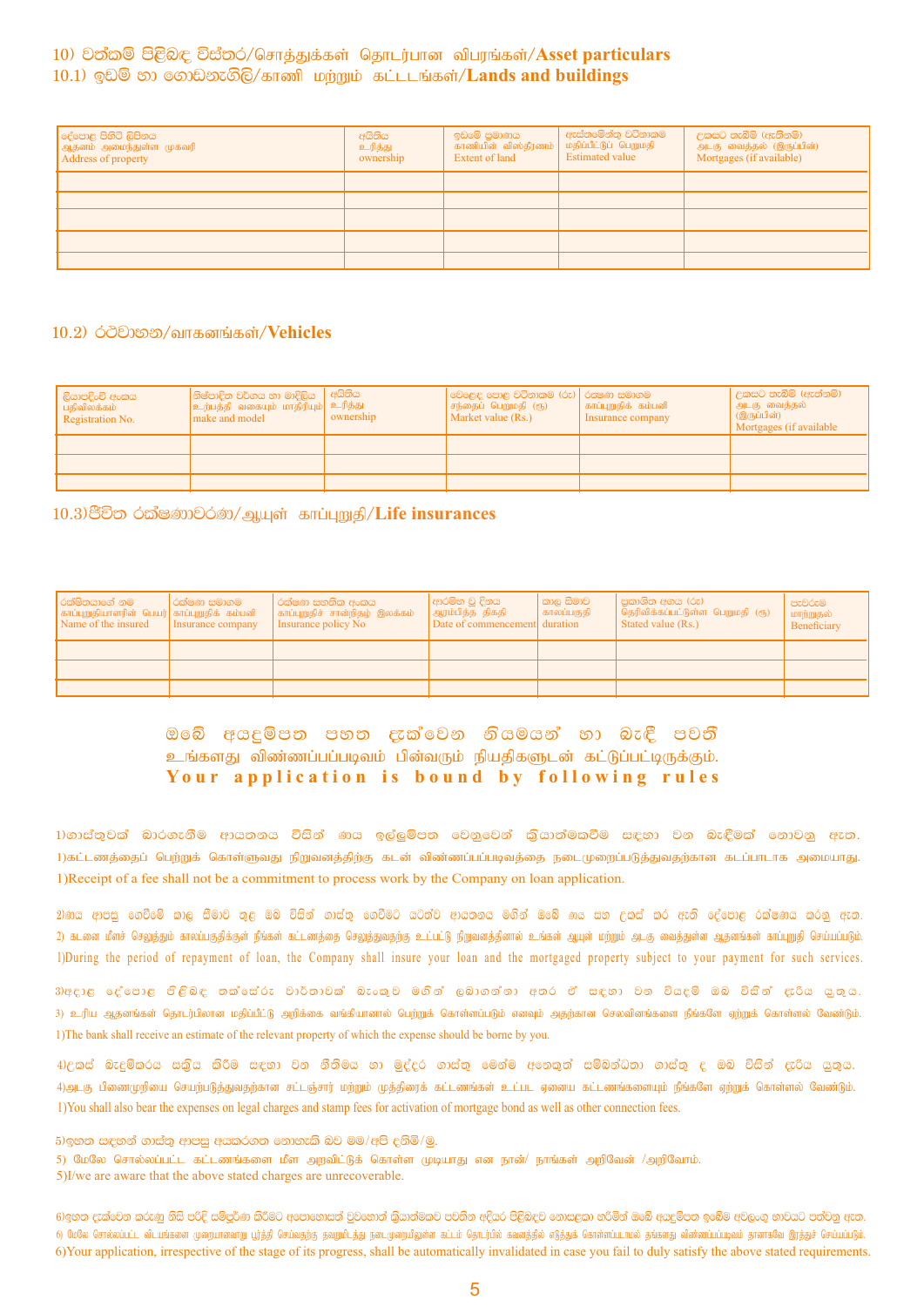මම/අපි විසින් අයදුම් කර ඇති ණය සම්බන්ධයෙන් කියා කරනු පිණිස ආයතනය වෙත සපයා ඇති ඉහත සඳහන් තොරතුරු සියල්ල සත¤ හා නිවැරදි බව මම/අපිවිසින් සහතික කරන අතර ණය සම්බන්ධ තීරණ ගැනීමේදී ඉවහල් විය ිනැති කිසිම තොරතුරක් සඟවා නොමැති බව මෙයින් පුකාශ කර සිටිමි∕මු. ඉදිරියේදී මගේ∕අපගේ මූල¤ ස්ථාවරය තුළ<br>හැකි කිසිම තොරතුරක් සඟවා නොමැති බව මෙයින් පුකාශ කර සිටිමි∕මු. ඉදිරියේදී මගේ∕අපගේ මූල¤ ස්ථාවරය තුළ<br>සිදුවන ඕනෑම වෙනසක්සමාග

> අයැදුම්කරු I/ භාර්යාව/ ස්වාමි පුරුෂයා අත්සන

අයැදුම්කරුගේ අත්සන

நான் / நாங்கள் விண்ணப்பித்துள்ள கடன் தொடர்பில் நடவடிக்கை எடுக்கும் பொருட்டு நிறுவனத்திற்கு வழங்கப்பட்டுள்ள மேலே சொல்லப்பட்ட அனைத்து விபரங்களும் உண்மையானதும், சரியானதும் என நான் / நாங்கள் உறுதிப்படுத்தவதுடன் கடன் தொடர்பில் தீர்மானமொன்றை எடுக்கும் போது தேவைப்படக்கூடிய எந்தவொரு விபரத்தையும் மறைக்கவில்லை எனவும் இத்தால் தெரிவித்துக் கொள்ளுகின்றேன். / கொள்ளுகின்றோம். எனது / எங்களது நிதி நிலைமையில் ஏற்படுகின்ற எந்தவொரு மாற்றத்தையும் கம்பனிக்கு எழுத்து மூலம் அறிவிக்கும் பொறுப்பையும் நான் / நாங்கள் ஏற்றுக் கொள்ளுகின்றேன். / ஏற்றுக் கொள்ளுகின்றோம். எனவும் மேலும் தெரிவித்துக் கொள்ளுகின்றேன் / கொள்ளுகின்றோம்.

விண்ணப்பகாரியின்

லப்பம்விண்ணப்பகாரி I/ மனைவியின் /கணவனின் லப்பம்

I/we certify that all particulars above as furnished to the Company to process the loan applied by me/us and true and accurate and I/we do hereby state that no information likely to be useful in taking decisions on this loan has been kept back. I/we further state that I/we also undertake responsibility of keeping the Company informed, in writing, of any change to occur in my/our financial position in future.

Signature of applicant signature of applicant I/wife/husband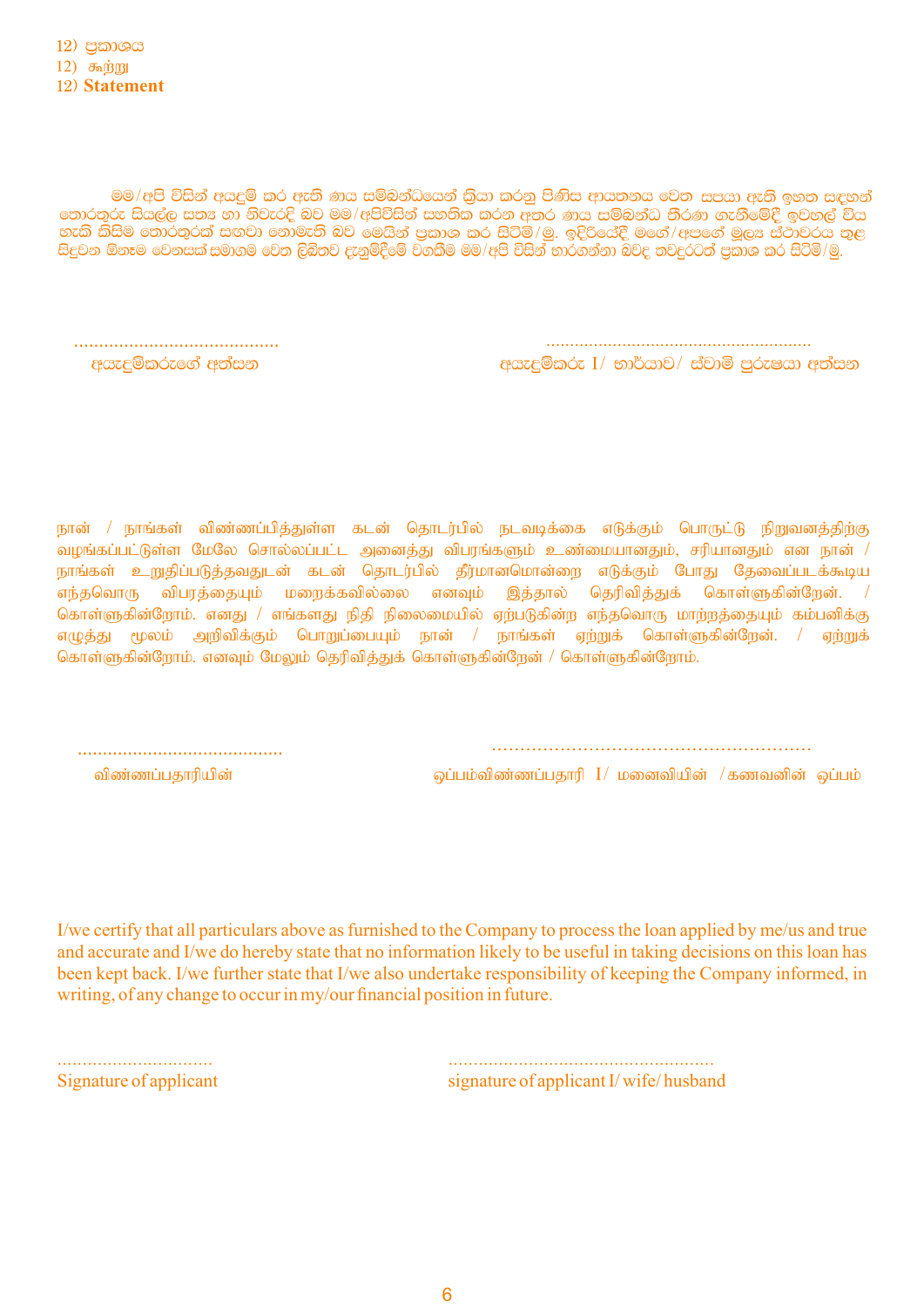

පහත දැක්වෙන ලිපි ලේබන (අදාලත්වය අනුව) සපයා දීම තුළින් ණය අයදුම්පත සම්බන්ධයෙන් කියාකිරීම පහසු හා ඉක්මන් වනු ඇත.

கீழே காட்டப்பட்டுள்ள ஆவணங்களை (விண்ணப்பத்துக்கு ஏற்றவாறு) வழங்குவதன் ஊடாக கடன் விண்ணப்பம் தொடர்பிலான நடவடிக்கைகளை இலகுவாகவும், துரிதமாகவும் மேற்கொள்ளலாம்.

Provision of following documents (as applicable) will make it easier and faster to process on the loan application.

- .<br>(i) පහත දැක්වෙන තොරතුරු සනාථ කර සේවායෝජකයා විසින් ලබාදන් ලිපියක්
- (i) கீழே காட்டப்பட்டுள்ள விபரங்களை உறுதிப்படுத்தி தொழில் வழங்குநரினால் வழங்கிய கடிதம்
- (i) A letter issued by the employer certifying the following
	- $\left( \frac{\partial}{\partial x} \right)$ සේවයේ නියුක්තව සිටි කාල සීමාව
	- (அ) சேவையில் ஈடுபடும் காலப்பகுதி
	- $(a)$ Period of employment
	- මාසික ආදායම් හා අඩුකිරිම්  $(\epsilon p)$
	- மாதாந்த வருமானமும் கழித்தல்களும்  $\left( \bigoplus_{\alpha} \right)$
	- Monthly income and deductions  $(h)$
	- $(EZ)$ මාසික වේතනය අප ආයතනයේ ගිණුමට බැර කරන බවට එකඟතාව
	- மாதாந்தச் சம்பளத்தை எமது நிறுவனக் கணக்கில் வரவு வைப்பதற்கான இணக்கப்பாடு  $(9)$
	- Agreement to credit the monthly salary to the account in our Company  $(c)$
	- $(85)$ පසුගිය මාස 6ක බැංකු පුකාශන (වාර්තා)
	- $(9)$ கடந்த 6 மாத காலத்துக்கான வங்கிக் கூற்றுகள் (அறிக்கைகள்)
	- $(d)$ Bank statements (reports) for previous 6 months

විදෙස් රැකියාව නියුක්ත අයෙක් නම් வெளிநாட்டில் தொழிலில் ஈடுபடுபவராயின் If employed overseas,

- (අ) සේවා ගිවිසුමෙහි ඡායා පිටපතක් හා ණය ආපසු ගෙවීමේ කාල සීමාව ආවරණය කිරීම සඳහා වසර 5ක් දක්වා ගිවිසුම දීර්ඝ කළ බව සඳහන් ලිපියක්
- (அ) சேவை உடன்படிக்கையின் நிழல்படப் பிரதி மற்றும் கடனை மீளச் செலுத்தும் காலப்பகுதியை உள்ளடக்குவதற்காக 5 ஆண்டுகள் வரை உடன்படிக்கையை நீடித்தமை பற்றிய கடிதம்.
- (a) A photocopy of the Service Agreement and a letter stating that the Agreement was extended upto 5 years to cover loan repayment period.
- විදේශ ගමන් බලපතුයේ හා විසා බලපතුයේ ඡායා පිටපත්  $(c<sub>2</sub>)$
- கடவுச் சீட்டின் மற்றும் விசா அனுமதிப்பத்திரத்தின் நிழல்படப் பிரதி  $\left( \bigoplus_{\alpha} \right)$
- Photocopies of the Passport and Visa  $(a)$
- නීති අංශයට සැපයිය යුතු ලියකියවිලි  $(ii)$
- $(ii)$ சட்டப் பிரிவுக்கு வழங்க வேண்டிய ஆவணங்கள்
- Documents to be produced to Legal Section  $(ii)$ 
	- $\left( \epsilon \right)$ නිරවුල් ඔප්පු/ව
	- $\overline{(\mathcal{Q})}$ தெளிவான உறுதிகள் / உறுதி
	- $(a)$ Clear title/s
	- මිනින්දෝරු සැලසුමෙහි මුල් පිටපත (පළාත් පාලන ආයතනය ම ින් අනුමත කළ)  $(\epsilon)$
	- .<br>நில அளவையாளர் வரைபடத்தின் மூலப் பிரதி ( உள்ளுராட்சி மன்றத்தினால் அங்கீகரிக்கப்பட்ட)  $(4)$
	- $(b)$ Original of the survey plan (as approved by the Local Authority)
	- අදාල ඉඩම් ලියාපදිංචි කාර්යාලයෙන් ලබාගත්, පසුගිය වසර 30ක් සඳහා වන සහතික කළ උපුටාගත් තොරතුරු (උධෘත)  $(EE)$
	- $(⑥)$ கடந்த 30 ஆண்டு காலத்துக்காக உரிய காணிப் பதிவகத்தில் பெற்ற உறுதிப்படுத்திய விபரங்கள் (பிரித்தெடுப்பு)
	- Certified Extracts for previous 30 year period as received from the relevant Land Registrar's Office.  $(c)$